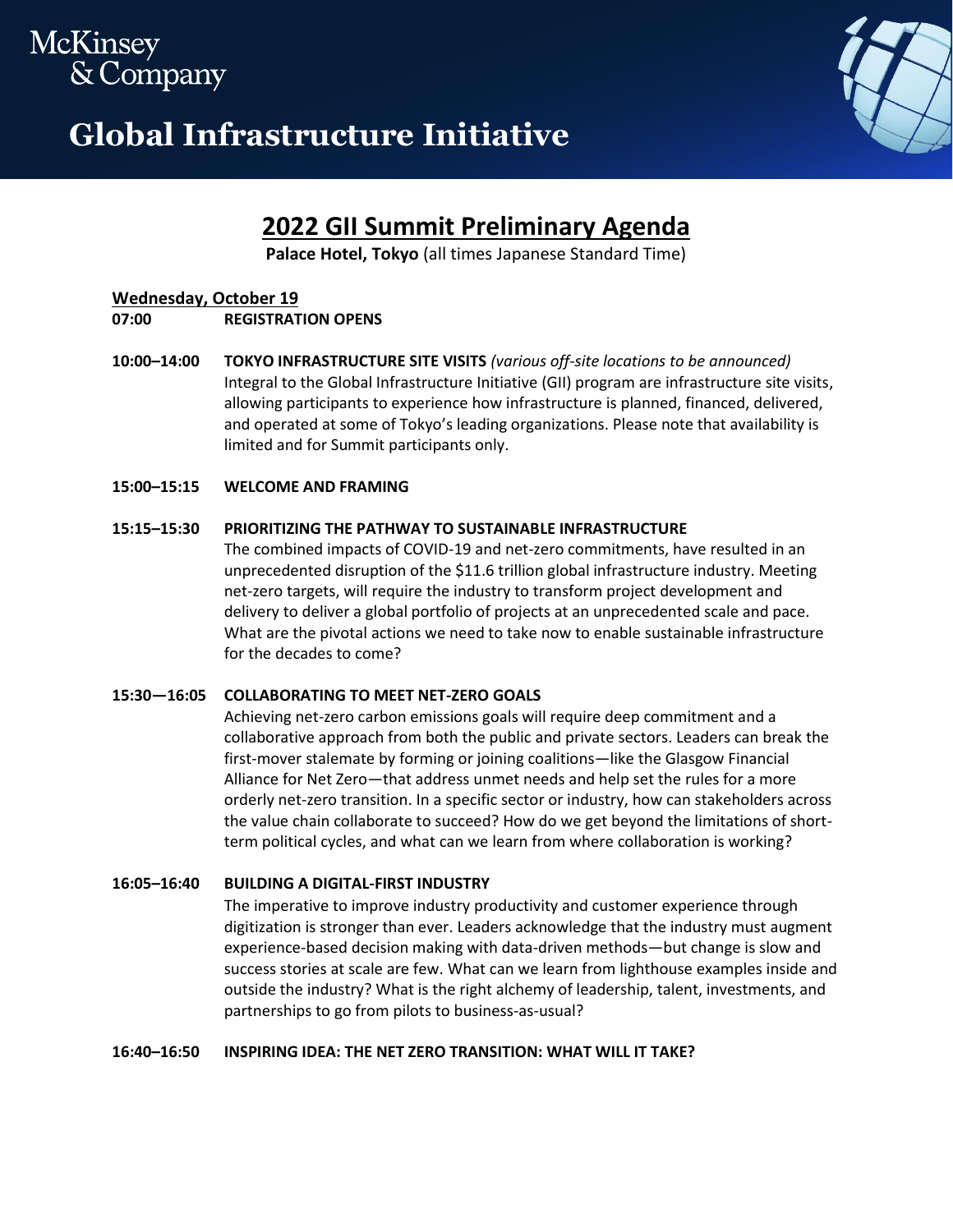#### **16:50–17:25 DEVELOPING THE WORKFORCE CAPACITY TO DELIVER**

Post-pandemic recovery, compounded by the net-zero imperative, is causing significant disruption to the \$11.6 trillion global infrastructure industry. The challenge of increasing capacity to meet these new demands is heightened by an aging workforce, tight labor markets, new sustainability criteria, and technological advances. How can the global workforce be expanded to meet the anticipated increase in demand? What actions can organizations take to correct long-standing barriers to productivity? How can collaboration ease the pressure?

#### **17:25–18:00 TRANSFORMING THE PROJECT PORTFOLIO TO ACHIEVE NET-ZERO TARGETS**

Decarbonization and net-zero targets will require asset portfolios that prioritize sustainability and resilience, in addition to a robust business case. Asset owners will need to reevaluate their current asset base, exit some assets, and build a pipeline of new net-zero investments fast. What opportunities for synergies are presented by the size and duration of the expected net-zero portfolio? How can new approaches to portfolio-based risk management improve risk allocation and improve predictability? What policy changes may be required to remove the barriers to rapid delivery?

- **18:00–19:00 WELCOME RECEPTION**
- **19:00–21:30 DINNER AND KEYNOTE DISCUSSION**
- **21:30 NIGHTCAP**

# **Thursday, October 20**

**06:30–07:30 SUNRISE ACTIVITY** *(optional)* 

#### **08:30–09:30 DISCUSSION SESSIONS**

*Participants select one of four concurrent pillar discussion sessions:*

#### **1: ORCHESTRATING THE ENERGY TRANSITION**

A successful decarbonization and energy-transition strategy will need to accommodate new policies and regulations; rethink planning, permitting, and prioritization; leverage new skills, technology, and capital; and adopt an unprecedented sense of urgency to deliver at the required scale and pace. What steps should senior leaders from across the value chain be taking now to plan and accelerate the transition? How do we gear up for an anticipated tripling of the current pace of construction to meet net-zero targets?

# **2: MEET THE DISRUPTORS: UNLOCKING THE POWER OF THE ECOSYSTEM**

Innovation in Infratech, ConTech, and PropTech has exploded in the last 3 years, with investment more than tripling. How do industry players harness the power of this ecosystem through partnerships and corporate ventures? What can owners and the supply chain learn from startups who are disrupting the industry (and vice versa)? What moves can startups and investors make to accelerate adoption and impact?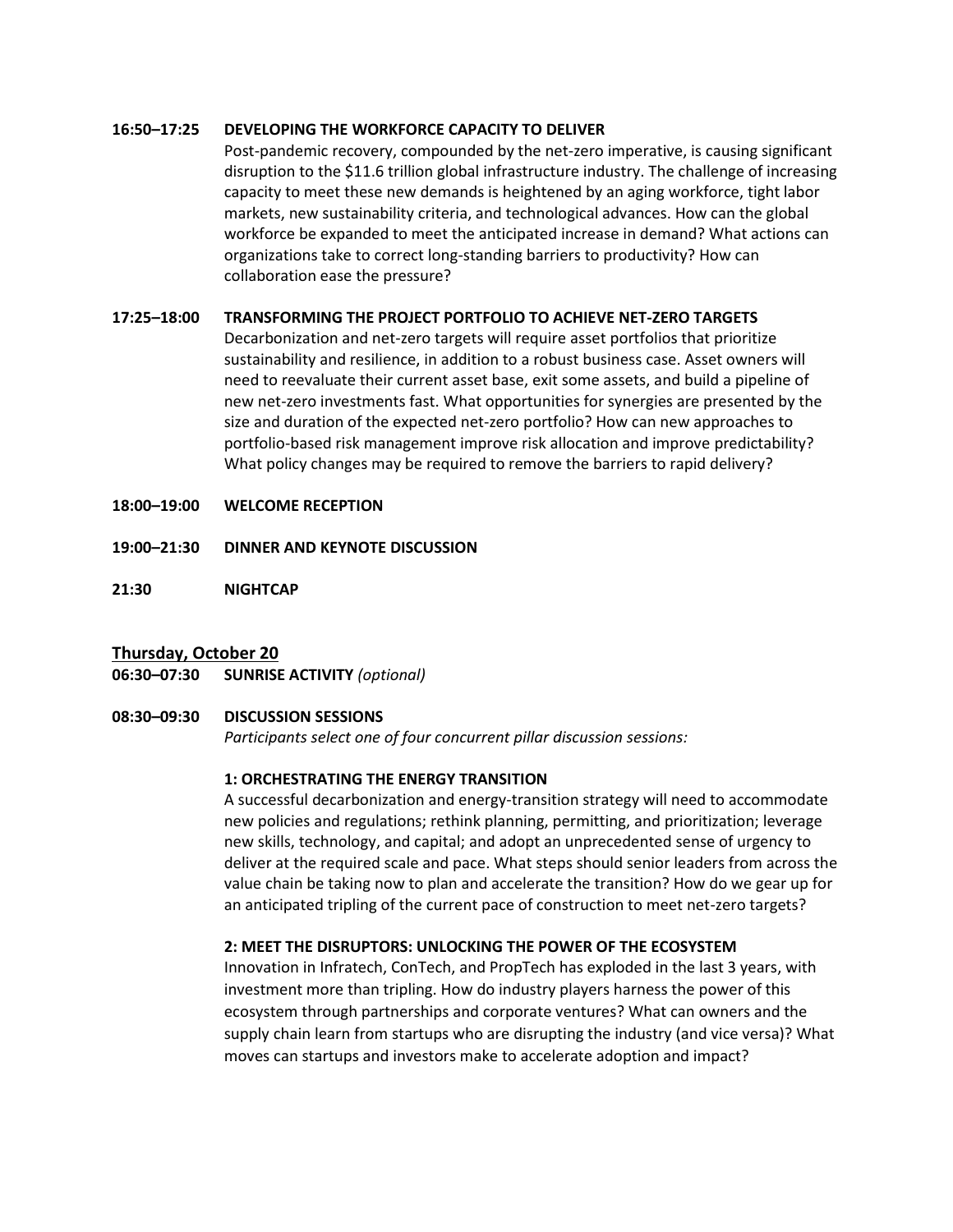#### **3: DEFINING THE ROLE OF LEADERSHIP IN THIS NEW ERA**

Meeting the twin challenges of increasing organizational capacity and capabilities, while improving productivity, will require a new approach to leadership. But in this new era of net-zero, what is the role of a leader? How should they lead the company through cultural shifts as the nature of business evolves? What changes to the traditional roles of owners, suppliers, and service providers might help optimize performance? How should they change the way they prioritize investments, and assess risk and return?

#### **4: STANDARDIZING PROJECTS FOR SCALE AND SPEED**

Delivering on net- zero—a \$130 trillion portfolio of energy and infrastructure projects in just 28 years—requires rapid acceleration of project development and delivery. Simply relying on past best practices will not get the job done; success requires transformation of systemic inefficiencies and a dramatic reduction of the typical project life cycle. How can the industry standardize design and delivery processes to help meet this goal? Using a portfolio lens, what approaches could significantly shorten the investment decision process without increasing risk? What practices and mindsets can we learn from other industries to expedite delivery?

#### **09:55–10:00 WELCOME BACK**

#### **10:00–10:35 INNOVATING FINANCING MODELS TO REALIZE NET-ZERO PORTFOLIOS**

Project strategies and plans are heavily influenced by the financing models employed. With new alliances—like the Glasgow Financial Alliance for Net Zero (GFANZ)—forming to accelerate decarbonization, this could be the optimal time for infrastructure leaders to rethink their financing models. How do owners and investors need to change their expectations and the constraints for project development and delivery? What changes do contractors need to make to improve predictability and reduce lender and investor risk? What models would allow rapid scaling of net-zero portfolios?

# **10:35–11:10 BUILDING CYBER RESILIENCE**

Cyberattacks on critical infrastructure, such as the Colonial Pipeline, are increasing in frequency and size. Concurrently, infrastructure operators are implementing new technologies that increase efficiencies, but these could also make their assets more vulnerable to cyberattacks. How can the industry embrace digital adoption while managing the threat of cyberattacks? What can be done about zero-day exploits—that is, cyberattacks that occur the same day a vulnerability is discovered by a hacker? What preventive strategies might reduce downtime?

#### **11:10–11:20 INSPIRING IDEA**

#### **11:10–11:55 TAKING ADAPTATION SERIOUSLY**

While COP26 demonstrated some progress toward decarbonization goals, the course correction has been too slow to avoid the impacts of climate change. Looking ahead, policymakers and business will need to pursue joint mitigation and adaptation strategies. In a distracted world with divisive politics, how do we convince leaders to trust the science and prepare the built environment for the physical and transition risks? What are the financial implications, and how can we work together to allocate risk?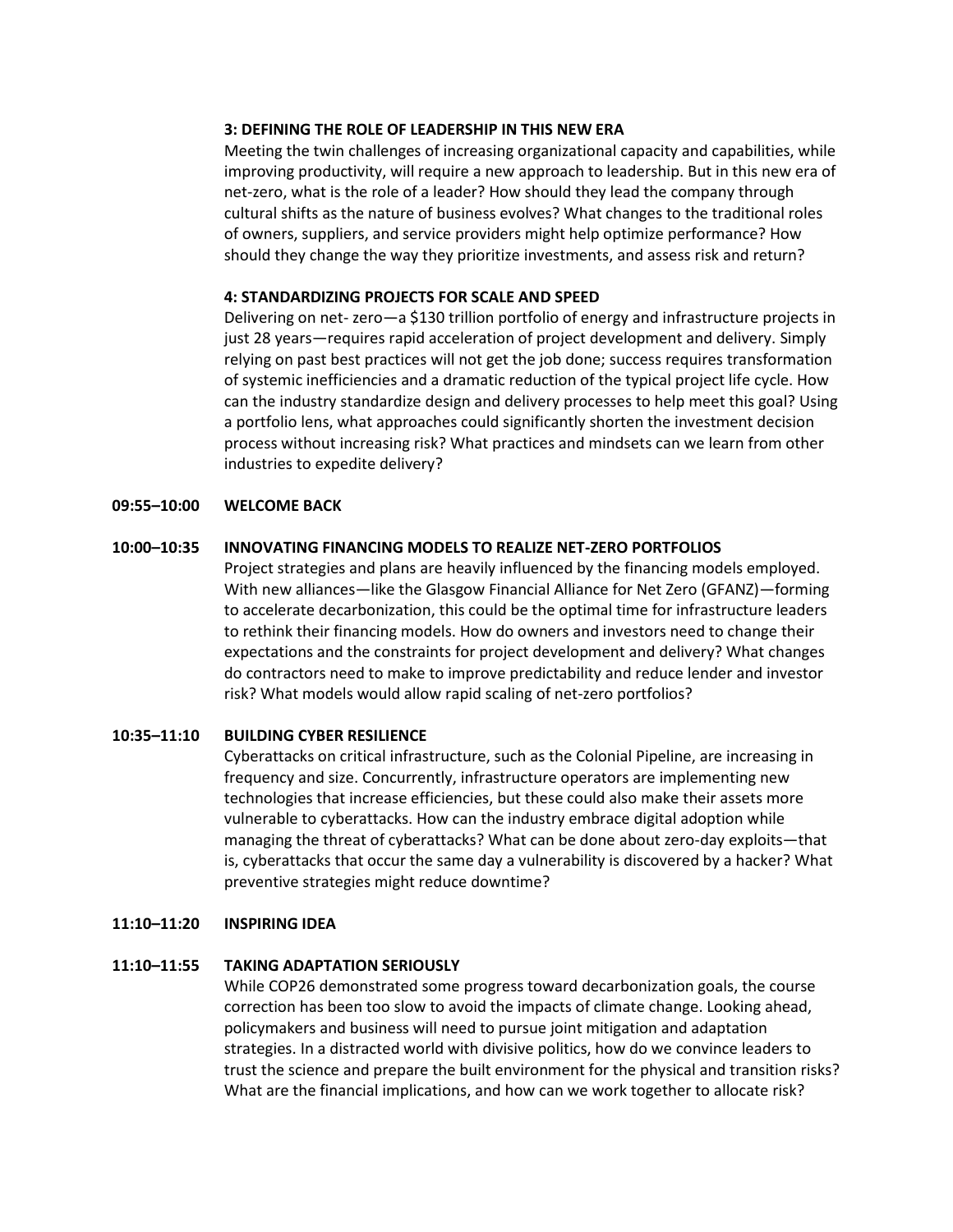#### **11:55–12:30 ENABLING EQUITABLE ACCESS TO NEW AND EXISTING ASSETS**

Constituents are increasingly asking for more equitable access to infrastructure. In response, governments around the globe are adding social equity metrics to their selection criteria for funding and approving infrastructure development projects. Given the heightened focus on social equity, how do owners and investors need to change their approach and expectations for project development and delivery? How can decision makers incorporate social equity in the planning phase of projects? What metrics would help measure progress?

#### **12:30–14:00 LUNCH**

#### **14:00–15:15 SOLUTION SESSIONS**

*Participants will select one of four concurrent pillar solution sessions, each focusing on a major global project or infrastructure challenge. A senior executive from the organization will spend 15-minutes introducing the project and framing its biggest challenges. The participant group, representing deep expertise from around the world, will spend the remaining time in a facilitated discussion, solving for these challenges.*

#### **1: DECARBONIZING THE CONSTRUCTION VALUE CHAIN**

The construction value chain accounts for approximately 25 percent of global  $CO<sub>2</sub>$ emissions and has a major role to play in realizing global decarbonization and sustainability goals. Players from across the ecosystem have committed to decarbonization—but how can the industry realize this ambitious goal? Which decarbonization measures should we prioritize and why? What actions should we be taking now, and how can stakeholders across the value chain collaborate to succeed?

#### **2: ENABLING THE SUSTAINABILITY TRANSFORMATION THROUGH DIGITAL STRATEGY**

Achieving net zero will require skillful assessment, prioritization, and the application of digitization and green technologies, combined with a dramatic increase in the pace and productivity of construction. How do we design and implement a digital strategy that will enable this transformation? What accompanying changes will be required to technology funding, risk management, and commercialization? What can we learn from China's pace of construction and innovation over the past decade?

#### **3: BUILDING THE WORKFORCE FOR THE NEXT DECADE**

The career opportunity of applying new technology to achieve net-zero targets on critical infrastructure could be an appealing proposition to the next generation of infrastructure leaders. What new skills and capabilities will be essential to shape and safely deliver this next generation of projects? How do the industry's needs align with the priorities of new workforce demographics? How can the industry harness the power of diversity and inclusion, and what role do project owners play in supporting workforce development goals?